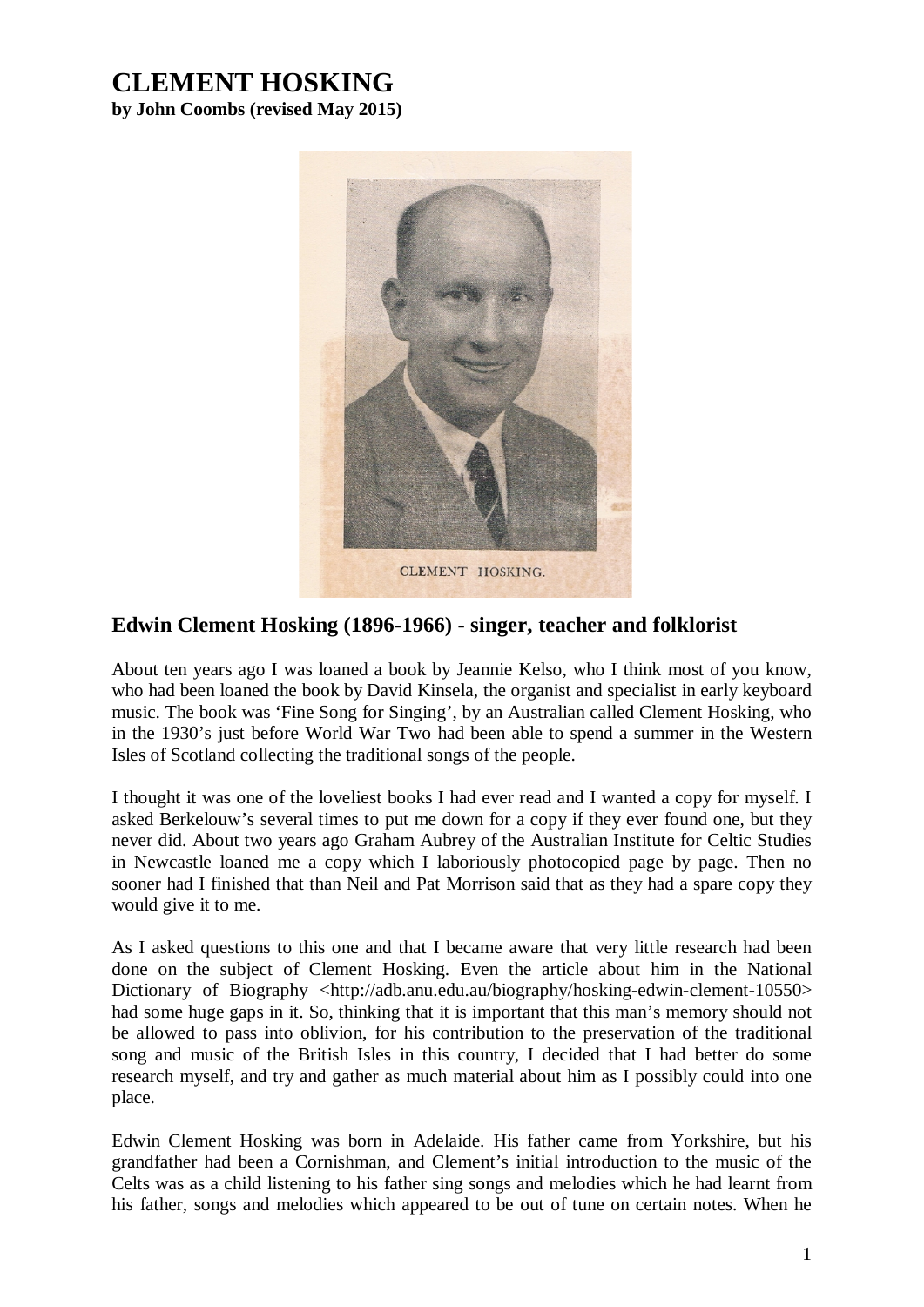grew up and had acquired a greater knowledge of music he realised that these melodies hadn't been out of tune at all, that they probably formed part of a folk tradition of Cornish singing which was never written down and by the early twentieth century had been forgotten.

Clement himself showed an aptitude for singing at an early age. He sang as soloist in church choirs. At sixteen he was awarded a scholarship at a school of music in Adelaide He was a boy chorister in the College Park Choir which performed throughout South Australia. He also sang in the chapel of St. Peter's College in Adelaide.

By the age of 17 he had decided on a musical career, but his ambitions in this direction were delayed by World War One. He enlisted in the Australian Imperial Force in 1916, and after serving in Europe from September 1917 he was discharged in 1919. While he was in the army he was able to spend some time in England and Wales, and was impressed by both the sheer volume of traditional music surviving in the British Isles and by the wide range of styles. About this period of his life he later wrote;

> "The war meant its privations,, but there were many consolations. During visits to London and other places one had many opportunities of hearing how music was performed on the other side. I spent some delightful evenings at performances by the Beecham Opera Company, both at the Aldwych Theatre and Drury Lane, not to mention the concerts. While in England I had the privilege of singing at a few small concerts, as well as in some fine old churches." [1]

He then moved from Adelaide to Sydney to further his career as a singer, studying at the State Conservatorium of music. In 1921 he opened a studio in George Street where he taught singing until 1952, advertising himself as a teacher of voice production, singing and interpretation. He was advised by Archibald Sessions, organist at the Fifth Avenue Presbyterian Church in New York, to try his luck there, but he stayed here, and in 1925 he became Director of Music at what was then the Pitt Street Congregational Church at a salary of fifty pounds per annum. [2] In 1926 he resigned from that position to become musical director of Radio 2GB, where he stayed until 1930.

The world of Radio was very different then to what it is today. Radio stations didn't have large collections of recorded music then, so a lot of broadcasting had to be of live music. At that time 2GB maintained a permanent string quartet, and Clement Hosking formed a choir for 2GB, out of which he also formed two vocal quartets. One of these quartets had to sing eight to twelve songs on air every Wednesday night. This led Hosking to what he described as ' the vast treasury of British traditional music', as a source for the new material he was continually in need of.

The GB in 2GB stands for Giordiano Bruno, who was burnt at the stake for heresy in Rome in the year 1600. Bruno's ideas annoyed just about everybody in the 16th century, but have struck a responsive chord with occultists and spiritual seekers since that time. Theosophists believed that he was a former incarnation of Annie Besant, and the Theosophical Society, which founded and controlled Radio 2GB for many years gave their stations Giordiano Bruno's initials because the letters AB (Annie Besant) were already being used by someone else. The aim of 2GB was to 'theosophise Australia' and the programming was unashamedly highbrow, more so even that 2BL and 2FC, the precursors of the ABC.

-------------

<sup>1</sup> from article by Clement Hosking in 'The Australian Musical News', Aug. 1, 1923 2 from 'Green Room Pictorial', June 1, 1924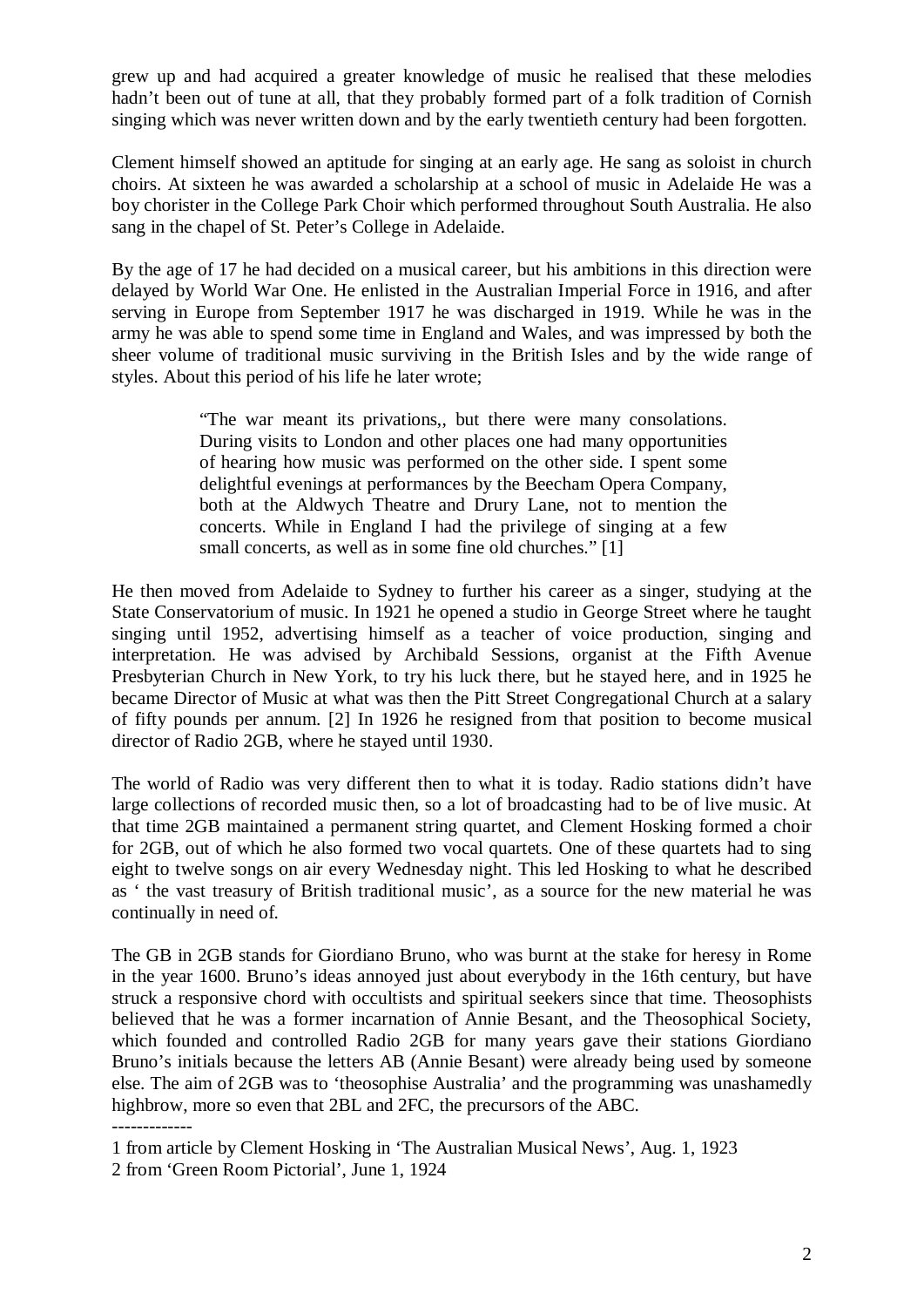One program which 2GB listeners could tune into regularly was the Sunday High Mass at St. Alban's Liberal Catholic Pro-cathedral at Redfern, normally presided over by Bishop Leadbeater. Clement Hosking's involvement with Theosophy, and he was a member of the society from 1927 to 1938, led him to the Liberal Catholic Church. From the records of the Liberal Catholic Church kept at St. Francis' church in Gordon, and with the help of the archivist of the Liberal Catholic Church in Sydney, Fr. Laurence Langley, I found that Clement Hosking was baptised at the Chapel at The Manor, the Theosophical establishment at Clifton Gardens, on September 11, 1928. (If he had already been baptised as a child in an Anglican or Methodist church that wouldn't have counted, as the Liberal Catholic Church rebaptises converts from non-Roman Western Churches.)

He was confirmed on November 11, 1928. Then on November 17 he was admitted to what are called Minor Orders and made a subdeacon on the 16th of December. In 1929 on January 6 he was ordained deacon by Bishop Leadbeater and on the 10th of March Bishop Leadbeater ordained him to the priesthood at St. Albans, Redfern. He officiated at Vespers at St. Alban's that night and said his first Mass on Thursday April 23.

He became priest in charge of the Liberal Catholic Church at Chatswood. Unfortunately the parish records are incomplete and I have not been able to find the precise date that he relinquished that position. I felt that it may have been before his trip to Scotland in 1937, but a retired bishop of the Liberal Catholic Church, bishop Christopher Bannister, assured me that Clement Hosking, whom he described as 'forthright', continued to officiate as a priest at Chatswood after he returned from his trip. Bishop Bannister could not tell me the date nor the circumstances of his leaving, only saying that he left rather suddenly.

Marie Heald, who is now 85 years old and can remember Clement Hosking when he was priest in charge of the Liberal Catholic Church at Chatswood, describes him as ' a delightful person, a wonderful smile and used to chuckle, tall, but not skinny'. She also says that during this period of his life he was engaged to Florence Beaufoy, who lived at The Manor at Clifton Gardens, but the marriage never took place.

He was also a member of an organisation called the Fellowship of Pioneers, run by the Theosophical Society under the patronage of King George V, to 'celebrate the lives of world benefactors' [3]. This involved Thursday lunchtimes at Adyar House, the Theosophical Headquarters in Sydney, listening to readings from great lives.

Hoskings' interest in the folk music of the British Isles had already been awakened by his childhood experiences, his time spent in the U.K. during World War One, and his need to expand the repertoires of the choir and ensembles he ran for 2GB, but it was the depression years that gave this interest a real stimulus. In his own words 'the ill-wind of the economic depression blew me the good fortune of unusual leisure.' [4] He had left the position of Music Director at 2GB in 1930, and I would suppose that the depression had also led to a drop in the number of pupils coming to his George Street Studio for singing lessons.

This was the time when he moved from being an 'interested visitor' rather than a 'worshipper' [5] at the shrine of folk music. The change was brought about by his acquisition of a copy of the first volume of Margery Kennedy-Fraser's three volume collection entitled 'The Songs of the Hebrides.' His attention had been drawn to the book while in Wales during World War One, but at that time he had done nothing about it.

-------------

4 Clement Hosking, 'Fine Song for Singing', page 17, Geo.Dash, Sydney, 1951 5 ibid. Page 16

<sup>3</sup> Jill Roe, 'Beyond Belief' page 300, UNSW Press, 1986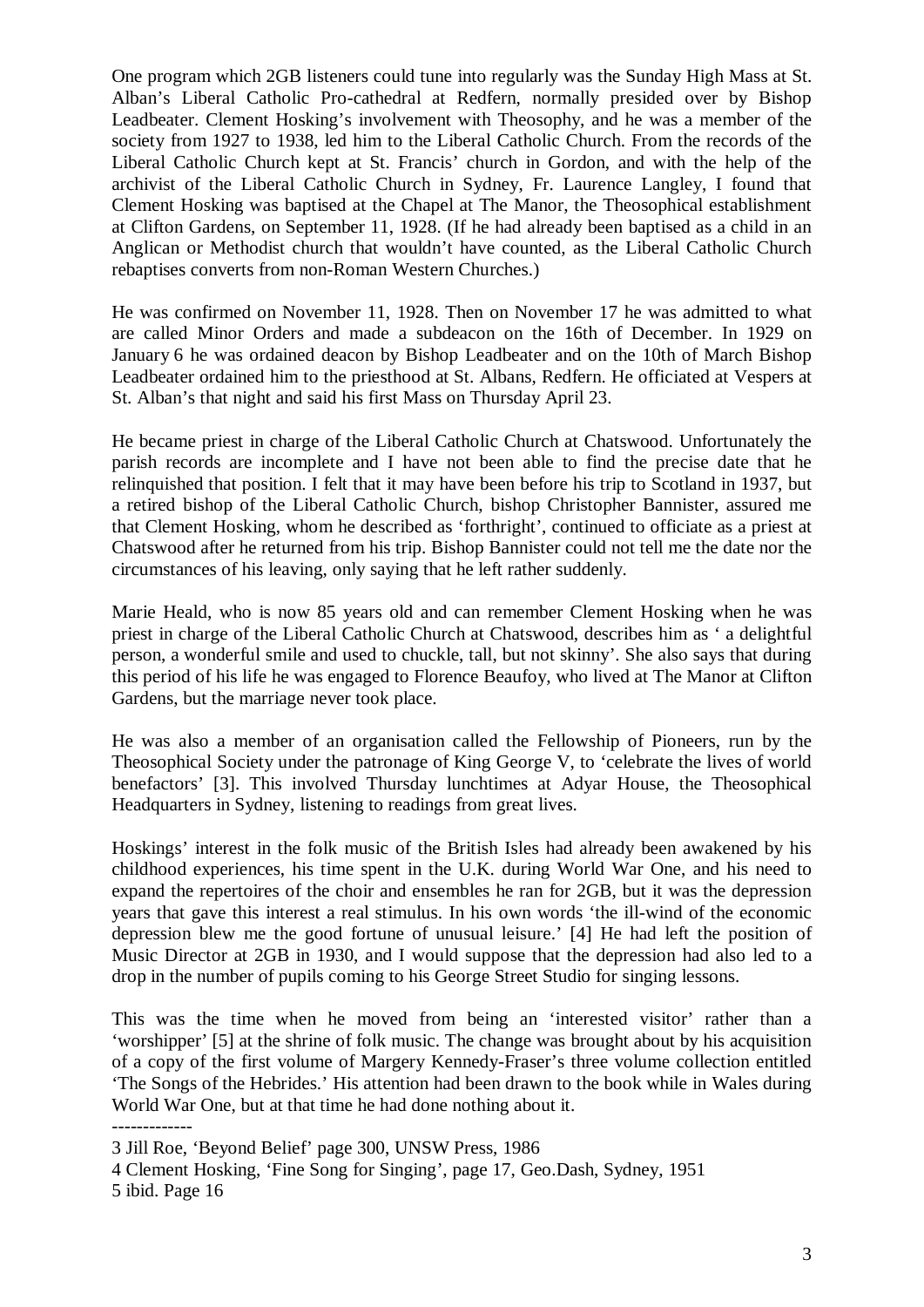'Only gradually', he wrote, 'did I enter into this treasure house of unlimited store, but the more I studied the songs the stronger became their appeal. I felt they had a sense of reality which I had found in no others. Whether they were nearer to their original form than most such melodies I knew, or whether it was a kind of atavism or racial consciousness, I cannot say, but I found an underlying something in this "stern, stark Hebridean stuff" infinitely appealing, and altogether new to me, though none the less of a world to which I belonged- the Celtic world of my forefathers of long forgotten days. I pored over the letterpress; I began to memorise the legends translated by Kenneth Macleod; I haunted bookshops for further treasures. Fortune smiled on me in my quest, for I came across Alasdair Alpin MacGregor's "Behold the Hebrides", with its fascinating photographs, and Mrs. Kennedy-Fraser's "A Life of Song", which soon displaced H. Plunkett Greene's "Interpretation of Song" from its pride of place as a bedside companion.' [6]

So, as a result of this, in September 1933 he gathered a number of his students and past students together to form the Sydney Folk-Song Choir. Its purpose was to sing the folk-songs of many lands, with the singers dressed in the costumes of the countries to which the songs belonged. Hosking directed this choir until 1952 when it disbanded. The choir did live performances in Sydney suburbs and radio broadcasts as well, with commentary on the songs by Hosking himself.

I suppose it was natural that this led to debate about what was the nature of a folk song. Clement Hosking , for example, didn't believe that Australia had such things. Russell Ward, an academic at the University of New England, believed that we did, and offered 'Bold Jack Donohoe' as an example. I have here a transcript of a lecture on the subject given by Hosking in 1945, and then published in 'The Education Gazette', which I will pass around, as I hope it will stimulate some discussion afterwards. The debate must have gone on over a long time. In 1935 the 'Bulletin' published a letter by Hosking in which he stated that a song was only considered a folk song in Europe if it came from the peasantry, and asked was there anything peculiarly Australian about songs like 'Botany Bay' or 'The Black Velvet Band.' [7] In 1958 another Australian author, Douglas Stewart, sent Hosking a letter saying that we did have genuine folksongs. [8]

He made up his mind that he had to visit the Hebrides and experience the musical traditions of the isles first hand. Then he gave up the idea, only to find that it would not go away. Today, a trip to the British Isles can be slotted quite easily to one's annual holidays, the trip need not take more than 24 hours each way, and the total cost would be only a fraction of the annual income of most Australians. In the 1930's the trip still took at least six weeks each way and I would think that the total cost would have been many times the annual income of an ordinary income earner.

However, one day Hosking told a journalist from the 'Sydney Morning Herald' that he was about to undertake the journey. When this was reported in the 'Herald' he didn't feel that he had any option but to go ahead with it. Hosking does not appear to have ever been a rich man, but there were influential people who appreciated his work. From the Governor of New South Wales, Lord Wakehurst, he received a letter of introduction to Lord Wakehurst's sister, Lady Strathcona, whose husband owned the islands of Colonsay and Oronsay.

<sup>-------------</sup> 6 ibid. Page 18

<sup>7</sup> Bulletin, 16/3/35 page 35

<sup>8</sup> Letters and Press Cuttings, ms 2680, National Library of Australia, Canberra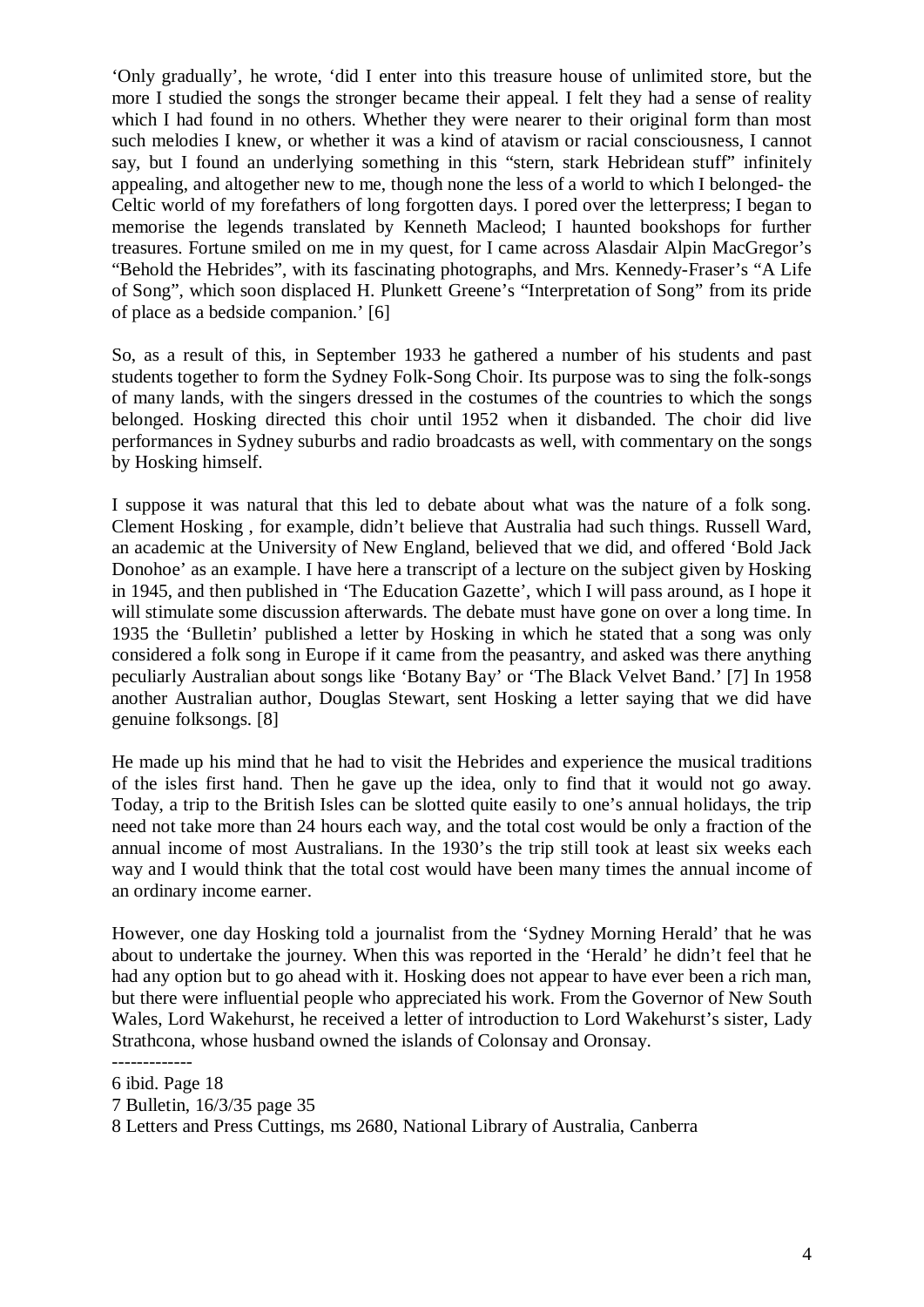Letters of introduction were also received from Fr. Sydney Mac Ewan, Heloise Russel-Ferguson, and Angus Macdonald. Angus had been sufficiently impressed by Hosking's singing to be willing to spend time each week for about a year teaching him Gaelic. A committee was formed to help raise funds to cover his expenses. Names on the committee included Dame Mary Gilmore, who wrote the foreword to 'Fine Song For Singing', and William Morris Hughes. A Folk Festival was organised in his honour at the Conservatorium of Music and in August 1937 he embarked on the journey which he would later describe in his book 'Fine Song For Singing'.

The music critic of the 'Glasgow Herald' summarised his visit to Scotland as follows;

"Last Autumn I had the pleasure of meeting Mr. Clement Hosking, a vocalist and teacher in Sydney, New South Wales, who was taking a few months' leave from professional work to come to this country for the study of Hebridean folk song in its native haunts. It was difficult not to envy him this busman's holiday. After visiting some fellow enthusiasts in Glasgow and other places he attended the Mod, and then went to the Outer Hebrides at the beginning of October, where he remained until a few days ago (this was published on January 3, 1938). He is now back in Glasgow, and will shortly return to Australia.

While in the Outer Isles he has gathered valuable impressions, has met many interesting personalities, and has lived for three months as a singer, talker and listener among the people. In the course of his visit he has been in North Uist, through Harris and Lewis, has driven over the fords through Benbecula to Lochboisdale, Eriskay and Barra, and was in North Uist again just before returning to Glasgow.

Mr Hosking was in a position to profit from all he saw and heard, for he had been cultivating Hebridean song at Sydney for over five years before setting out. To have given over 200 recitals of these songs in that time is proof of enthusiasm and of the interest of the Australians. The majority of the recitals were given in Sydney, some of them being under the auspices of the Gaelic Association of New South Wales.

Mr. Hosking has just received word that his Sydney choir is the only choir chosen by the New South Wales government to appear at a pageant to be held next month in the Sydney Town Hall to celebrate the 150th anniversary of the founding of the colony. He will not be back in time for this festival, but the choir will be conducted by his deputy, Mr Laurence Macaulay, a Scot who hails either from Edinburgh or Glasgow- Mr Hosking is not sure which.

Mr Hosking, while fully appreciating what has so far been done for Hebridean song, particularly by Mrs Kennedy Fraser- it was through her work that his interest was first aroused- believes that the general result is not quite true to the originals. And in Barra he was impressed by the number of songs he heard which the people declared had never been collected- songs with the most intricate rhythms and fascinating variety of melody. 'I am convinced,' he told me 'that the only way such songs could be faithfully secured would be by means of careful recording strictly adhered to. The records would capture the text with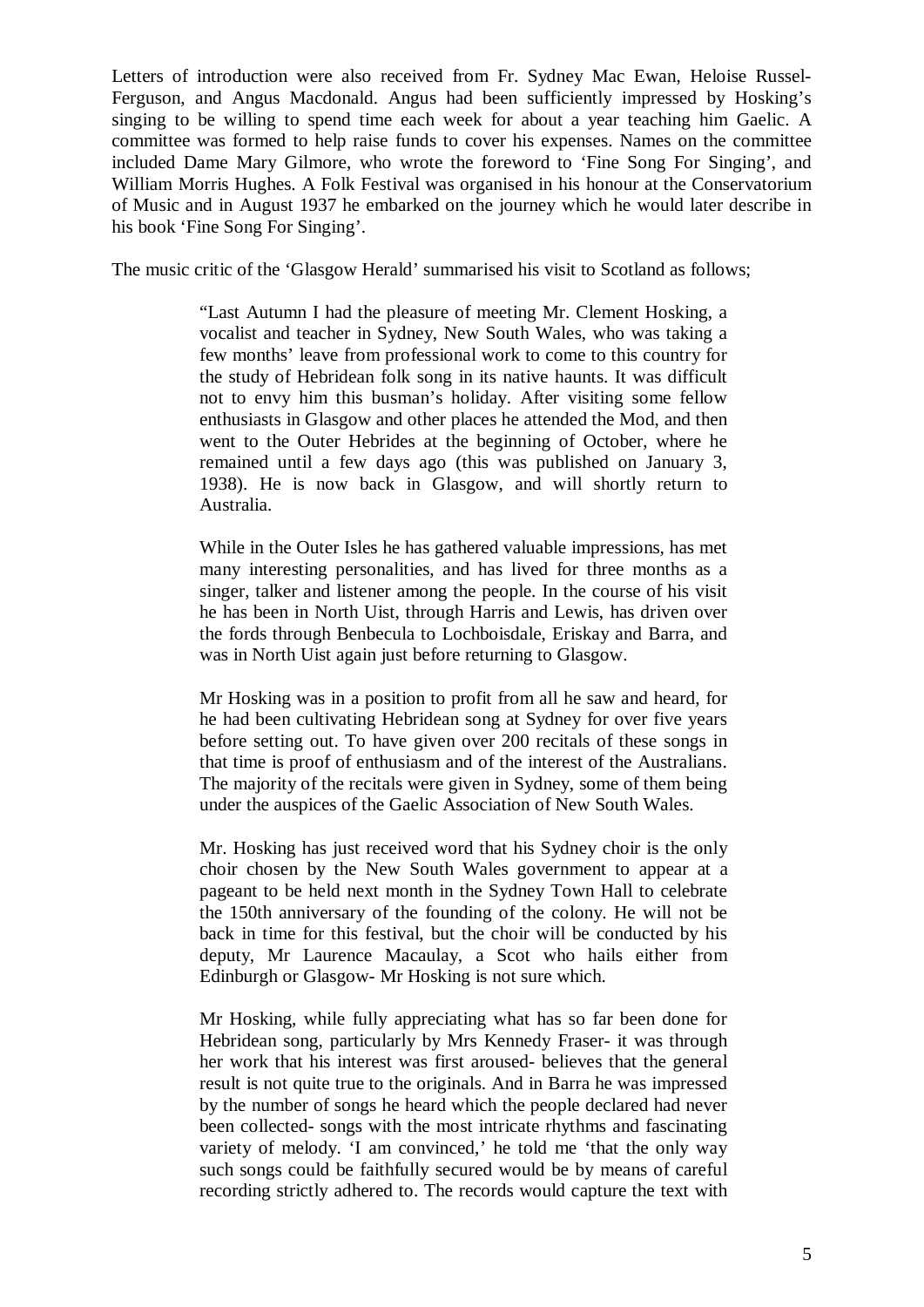the tune: and the text, say the people, must be regarded as of equal importance with the melody."

He instanced "Kishmul's Galley" as a good example of an 'art song' which has been evolved from the original folk song, and supported his belief in the greater value of the true version by singing it to me with the simplicity of style and regular pulse that native singers give it. Nor is he entirely satisfied with what his friends in the mod are doing with the native song. The Hebrideans have their own scale of values which they preserve jealously. Mr Hosking never heard any attempt at part singing among them. Yet An Comunn Gaidhealach (The Gaelic League) are willing to sing the old tunes in plain harmony which contrasts not favourably with the artistic results of Mrs Kennedy Fraser, and in treatment is no more true to the spirit of Hebridean song. An Comunn make their arrangements too plainly hymnlike in quality. Mr Hosking would have no arrangements of any kind and cannot feel that songs he has heard in the simple cottages of the Outer Isles are suited to a formal platform performance.

He is taking back with him about a dozen new songs, which, as far as he can learn, have never before been collected. Among his treasured memories is a sense of the indefinable charm of the Hebrides. Many people, as he was leaving for the mainland, said to him in the characteristic quiet way of the islanders, "You'll come back." He would like to think that some among those kindly folk are seers in the full Gaelic sense of the term." [9]

The Glasgow 'Daily Record', on the other hand, advised him not to sing port a bheul (mouth music) with a piano accompaniment. [10]

Some of the information which Hosking collected from the islanders may well have been misleading. In the appendix of songs collected in the Outer Hebrides is a song called "A Cattle Chasing Croon". [11] Hosking was told that this was the song of a mother wanting her small boys to chase some stray cattle from the haystack. Neil Morrison, who himself was brought up on North Uist, has suggested that it was more likely that this song dated from the days when the Highlanders and Islanders still lived by cattle raiding, and was a song of triumph sung while stolen cattle were being driven home. This interpretation is suggested by the line 'oh ho, co leis iad?' (oh ho, whose are they?). After all, in a small island community a woman would not only have known which neighbour owned the cows that were at her haystack, but known the cows' names as well. By the time, however, that Clement Hosking visited the island, the islanders had settled down to become respectable Presbyterians and put their cattle raiding past behind them. If any of them remembered that this was the real origin of the song they may have preferred to keep quiet about it.

Hosking did not immediately return to Australia. His book 'Fine Song for Singing' is vague about dates, but he spent time after that travelling around Britain, and maybe even ventured as far afield as Brittany. He did recitals in London, Edinburgh and Glasgow. In August 1938 for his services to Celtic music he was made a bard of Gorseth Kernow (The Gorsedd of Cornwall), the body which acts as the guardian of the Cornish language and culture. The ceremony took place in Cornwall under the leadership of Morton Nance, one of the pioneers of the Cornish language revival in the early twentieth century. The bardic name he received was 'Kenyas an Enesow' (Singer of the Isles).

<sup>-------------</sup> 9 "Glasgow Herald", Monday, January 3, 1938

<sup>10</sup> Glasgow "Daily Record", Wednesday, February 9, 1938

<sup>11</sup> Clement Hosking, 'Fine Song For Singing' , p. 208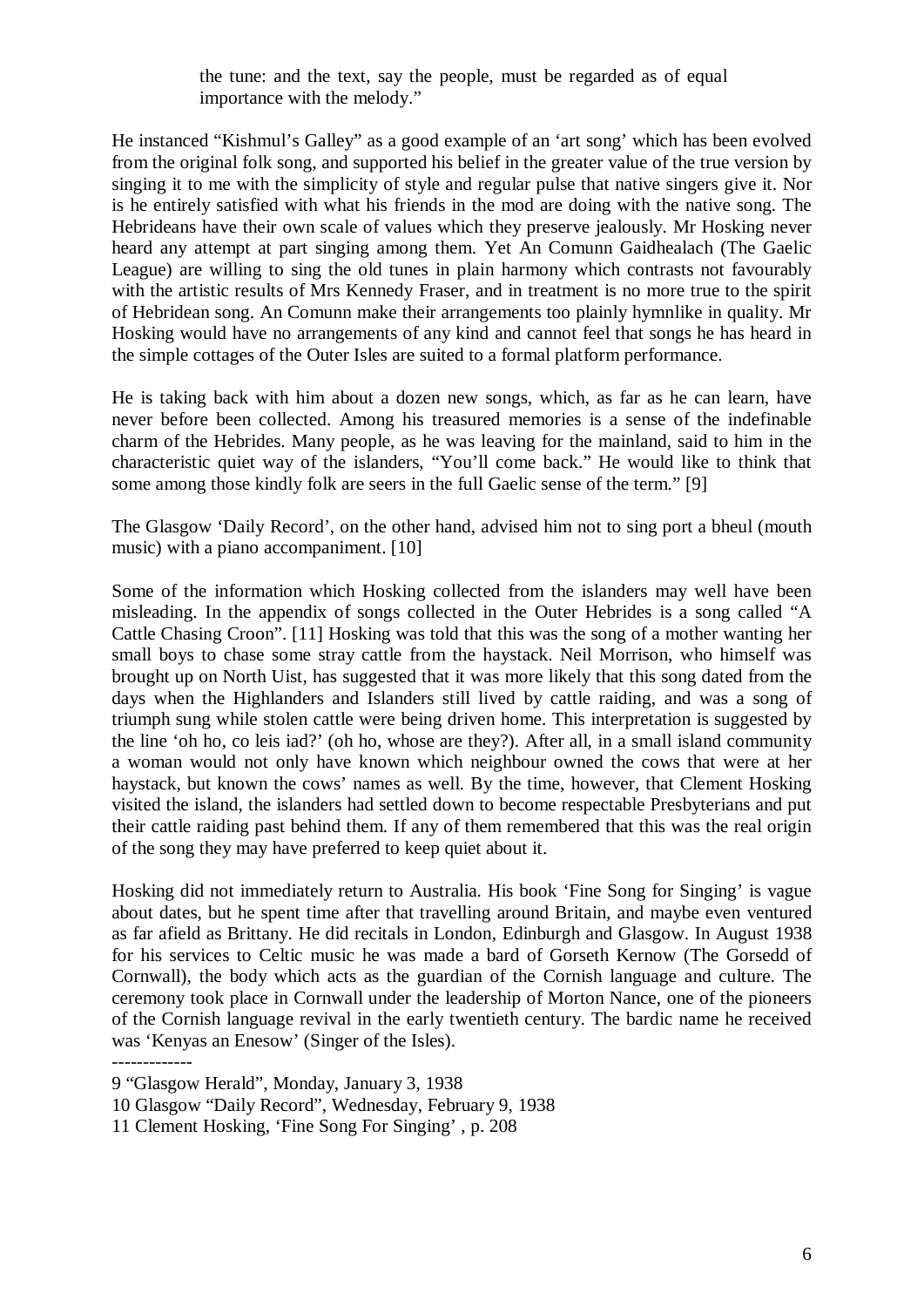A rather garbled account of this was published in 'The Bulletin' in 1945. The journalist assumed that it was the Welsh Gorsedd, the body that controls the National Eisteddfod of Wales, into which Clement Hosking had been received, but Ann Jenkin, the archivist of Gorseth Kernow assured me that it was in fact the Cornish equivalent that had made him a bard. [12]

Years afterwards when he wrote short pieces for the Sydney newspapers one of the pennames he used was 'Kenyas' ('singer' in Cornish). The other one was 'Maitri', which sounds Theosophical, but I haven't met anyone who can tell me if it actually means anything.

So, sometime later in 1938 he returned to Sydney to take up his life there again. World War II broke out the following year. His contribution to the war effort this time was to be honorary director of the Red Cross Concert Unit in Sydney. He also, in 1944, became choirmaster of Newington College, at Enmore, a position which he held until 1961. The choir was not a voluntary one, and Hosking found keeping the conscript choristers in order very difficult, so a member of the teaching staff had to come along to keep order during practices.

David Kinsela, whom I mentioned earlier, remembers Clement Hosking at this phase of his life. David came to Sydney from Young in 1958 to study at the Conservatorium when he was 16 years old. His first paid job in Sydney was organist at Newington College, which involved accompanying the choir while Clement Hosking was training it. David's impression of him was that he didn't understand harmony. This is interesting in the light of what the music correspondent of the 'Glasgow Herald' said, that the Hebrideans didn't use four part harmony in their singing. It is hard to believe that Hosking really didn't understand harmony, as he had been classically trained and had previously directed both choirs and quartets. Maybe his trip to the Hebrides had left him with the feeling that it wasn't important. Or could it have been that he thought that a choir of unruly adolescent boys wasn't really capable of anything else except bawling things out in unison?

In 1941 Hosking became founder-president of the Celtic Society of Australia, a position which he held until 1965, a year before his death. I have an article which he wrote for the 'Scots Year Book' about the Celtic Society of Australia.

The article is undated, but in his scrapbook, where I found it in the National Library of Australia in Canberra, it appears with several other articles dated 1945 or 1946. 'Bringing the Celts Together' is the heading.

"In the early, dark days of 1941 a number of enthusiasts met in Sydney to form a Celtic Society. Prior to the formation of this new society there were various organisations in Australia to represent the particular interests of different Celtic races and districts. There were the Highland Societies, Burns' Clubs, Gaelic associations, Caledonian Societies, Welsh Societies, Hibernian Societies, Catholic Caledonian Associations, Devon and Cornwall Associations, and so on, almost ad infinitum. Now for the first time in this country an institution had come into existence to contain within itself people from Scotland, Wales, Ireland and Cornwall, and to give these people the opportunity to study the history, literature, art and music of all the Celtic races. From the foundation of this society it was decided that it must be a cultural body and that its meetings would not degenerate into a series of monthly -------------

<sup>12 &#</sup>x27;The Bulletin' page 6, 10/10/45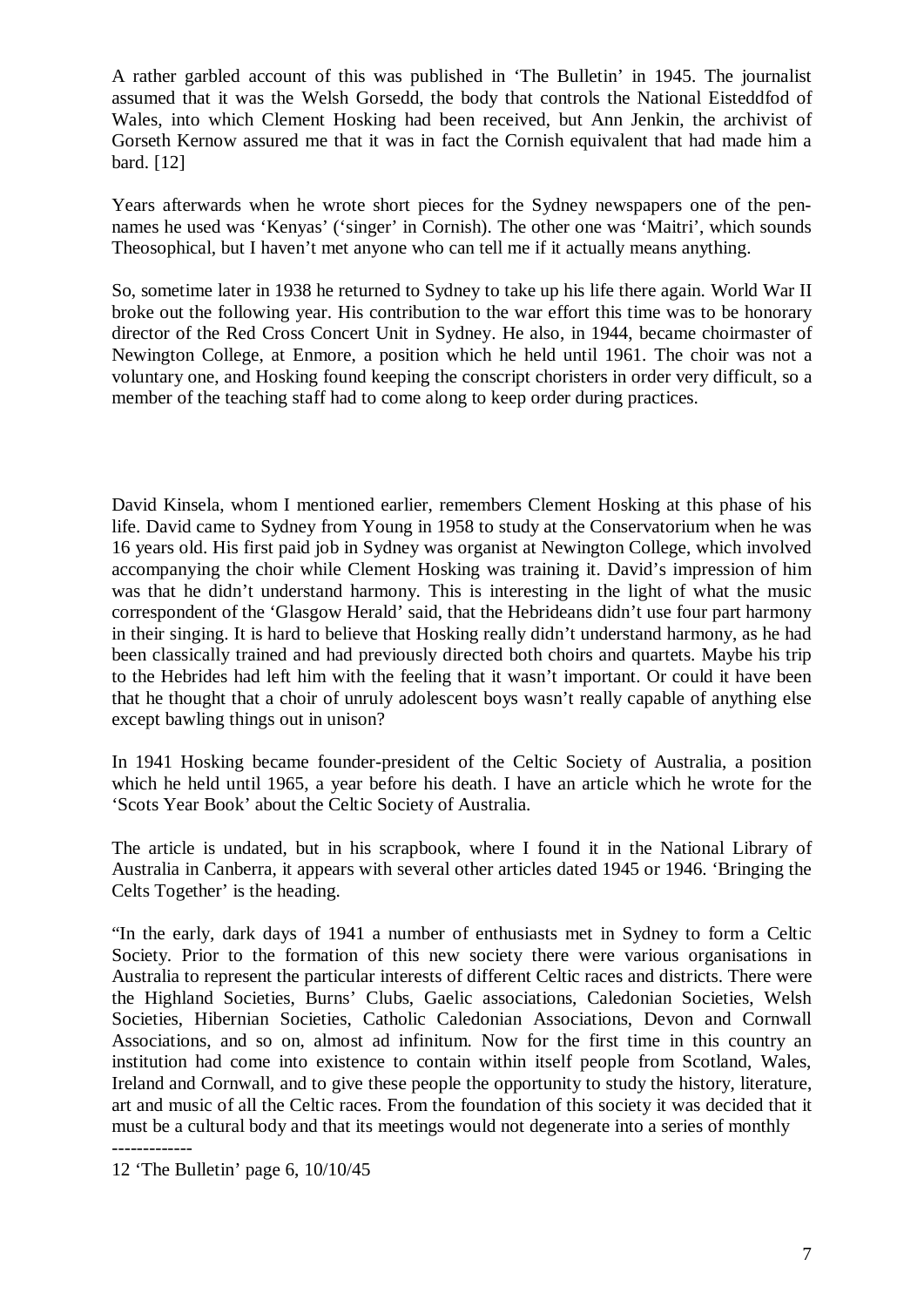dances and entertainments which had been the fate of many similar organisations. To this policy it has faithfully adhered. Once every year, at Christmas, the members hold a party which takes the form of a conversazione with music, and at which they have ample opportunities for the exchange of ideas, but the remaining nine meetings of the year consist of fairly solid lectures with always a supplementary program of Celtic music. The society is fortunate in having attracted to its membership a number of folk who have made a lifelong study of various aspects of Celtic culture, and it is indeed seldom that a 'guest' lecturer is sought. These lectures have covered a wide field. There have been talks on "Highland Superstitions," "Ancient Ireland," "Standing Stones," "Wales," "Ancient Irish Monuments and Their Builders," "The Beveridge Plan compared to that of the Welsh King Howel Dha, 1042," "Celtic Music," "Celtic Art," "The Celtic Revival," "Celtic Folk-lore," "Hebridean Song," and "The Influence of Gaelic on English as spoken in Ireland" to mention a few of them. Another lecture entitled "Killarney, and the Ancient Kingdom of Kerry" was illustrated with nearly one hundred coloured lantern slides made especially for the occasion, and many of the lectures have been outstandingly original. One of our lecturers is a Free Presbyterian minister, two others are Roman Catholic priests, another is a Methodist minister, several are school-masters. Then there is a retired naval commander, and a Scots sea captain who gives us a lecture on such occasions as he can spare when his ship, laden with explosives, is not dodging Japanese bombs in the North. A German sculptress and art lecturer who became naturalised in this country a decade ago because she wanted to belong to a country which is truly democratic, has opened our eyes to the beauty and purpose of Celtic art, while our excursions into the field of Celtic music have been made under the guidance of famous musicians highly qualified to speak on this important subject. The most vital thing which has happened, however, is that our members have come to know and understand each other. Irish members have become firm friends with Scots and Welsh members. Catholic and Protestant forget their differences in the excitement of the pursuit of a common interest. Imperialist and Nationalist cease to quarrel, and it is a great and proud statement to make that in spite of bitterly opposed creeds and political opinions, there has never once been a sign of unpleasantness at any of our gatherings. We have come to the conclusion that the Celt of whatever country, political opinion or religion is a jolly good fellow, and we heartily recommend to fellow-Celts in lands where there is not a Celtic Society to get busy and form one. This would be a step, we are sure, they would never regret." [13]

I understand from Flora Macleod that in the 1950's the Celtic Society was meeting every second month, with a performance by the Sydney Folk Song Choir in the other months.

Clement Hosking was also involved with the International Folk Music Council, the Folklore Association, first of New South Wales, then after 1947 of Australia. He was president of this organisation from 1946 to 1965. He welcomed the arrival of immigrants with non-British backgrounds after World War II, and at one time was vice-president of the New Australians' Cultural Association.

His interest in the folklore brought to Australia by New Australians led him to write another book called "Old Tales in a New Land" which was published in 1958. This book contains peasant traditions and stories from twelve European countries. It is interesting that neither Asian or Aboriginal cultures seemed to impinge on his consciousness at all. These days we're told that Australia is a very old country, it's most of the people in it who are new! -------------

13 article by Clement Hosking in 'The Scots Year Book' in Ms 2680, National Library of Australia, Canberra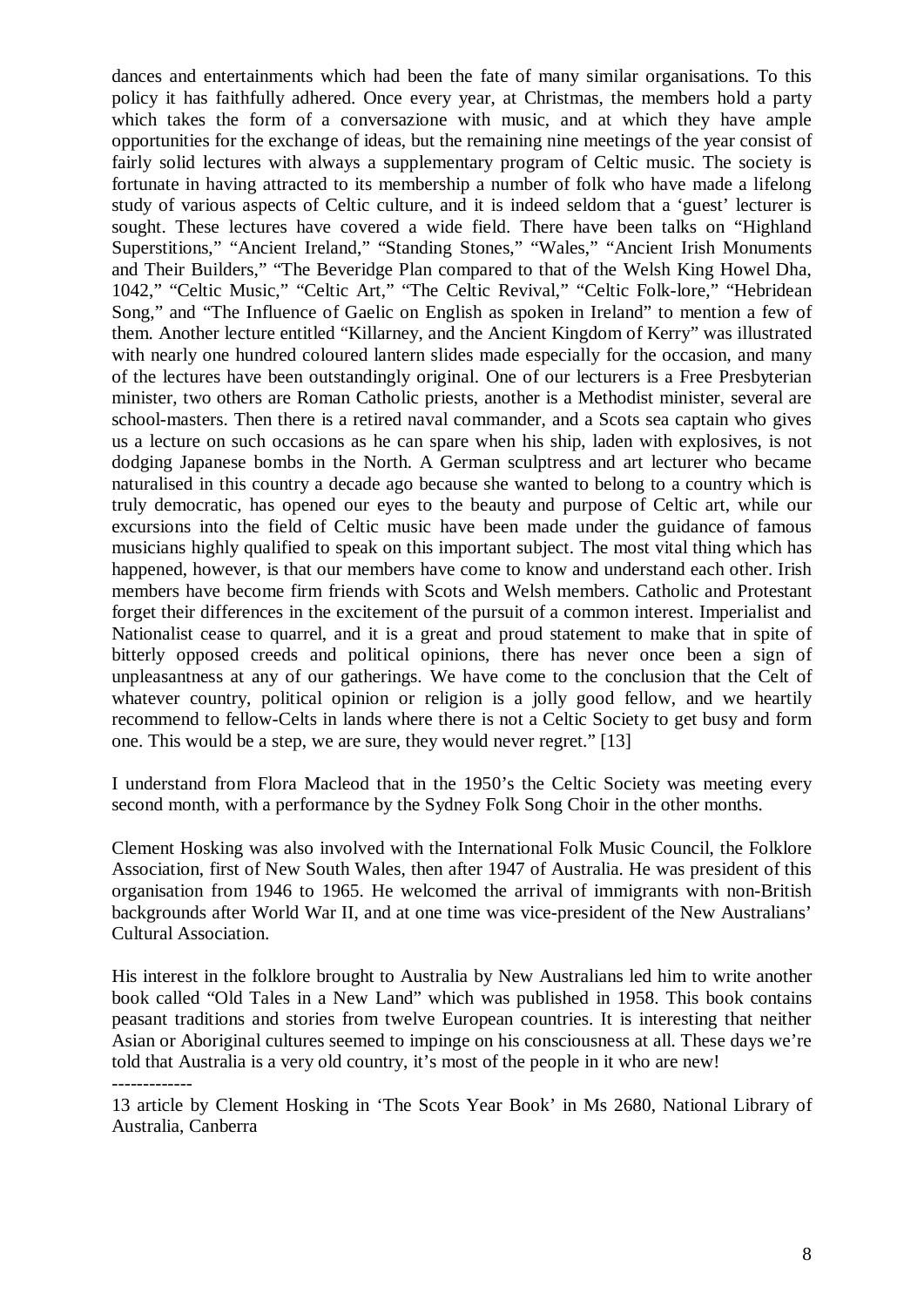The book that he is best remembered for, 'Fine Song For Singing' was published in 1951. It was published by George M. Dash, of 309 George Street, Sydney. The title comes from a line in a poem called 'Romance' by Robert Louis Stevenson. The verse goes

> And this shall be for music when no one else is near, The fine song for singing, the rare song to hear! That only I remember, that only you admire, Of the broad road that stretches and the roadside fire.

As well has Hosking's reminiscences about his journey the book contains the dozen previously uncollected songs which he found while he was in the Hebrides, two of which Neil Morrison will now sing for you.

He also put bits and pieces of folklore into the book, beliefs of the islanders which still survived in the 1930's and descriptions of their way of life. Remember, of course, that in the 1930's were still living in the traditional 'black houses'.

"The Hebrideans" he wrote, " are not morbid or introspective, as some writers would have us believe. They enjoy a good time as keenly as most people and possess an exhilarating sense of humour which lifts them above what to many would be a life of considerable hardship. Though many of them today live in modern dwellings, until recent times their homes were primitive, but suited to the climate. Many still cling to houses of the old type, known as 'black house' or 'round house'. These simple old buildings are about thirty feet from end to end, with walls seldom more than five feet high or less than eight feet thick- and they never lack warmth. Within the walls is a cavity in which rests the framework of the roof. This is thatched, and often long ropes made of heather are flung across the roof and attached to large stones to act as a further resistance to wind and weather. On this thatch at certain seasons wildflowers grow in profusion, making some of the roofs so gay as to remind one of a smart maiden's spring hat.

In the centre of the floor a peat fire burns, the smoke makes its way out through the doorways or through the thatch, for there is seldom a chimney in these houses. When the roof is rethatched the old smoke-impregnated straw provides a valuable manure.

Around the peat-fire in the long winter nights the people gather for the ceilidh- originally a gathering for story-telling only, but nowadays usually for a sing-song. Around this fire are repeated the treasured stories of the past; around it are kept alive the Hebridean songs." [14] -------------

14 Clement Hosking, 'Fine Song for Singing, pp38-9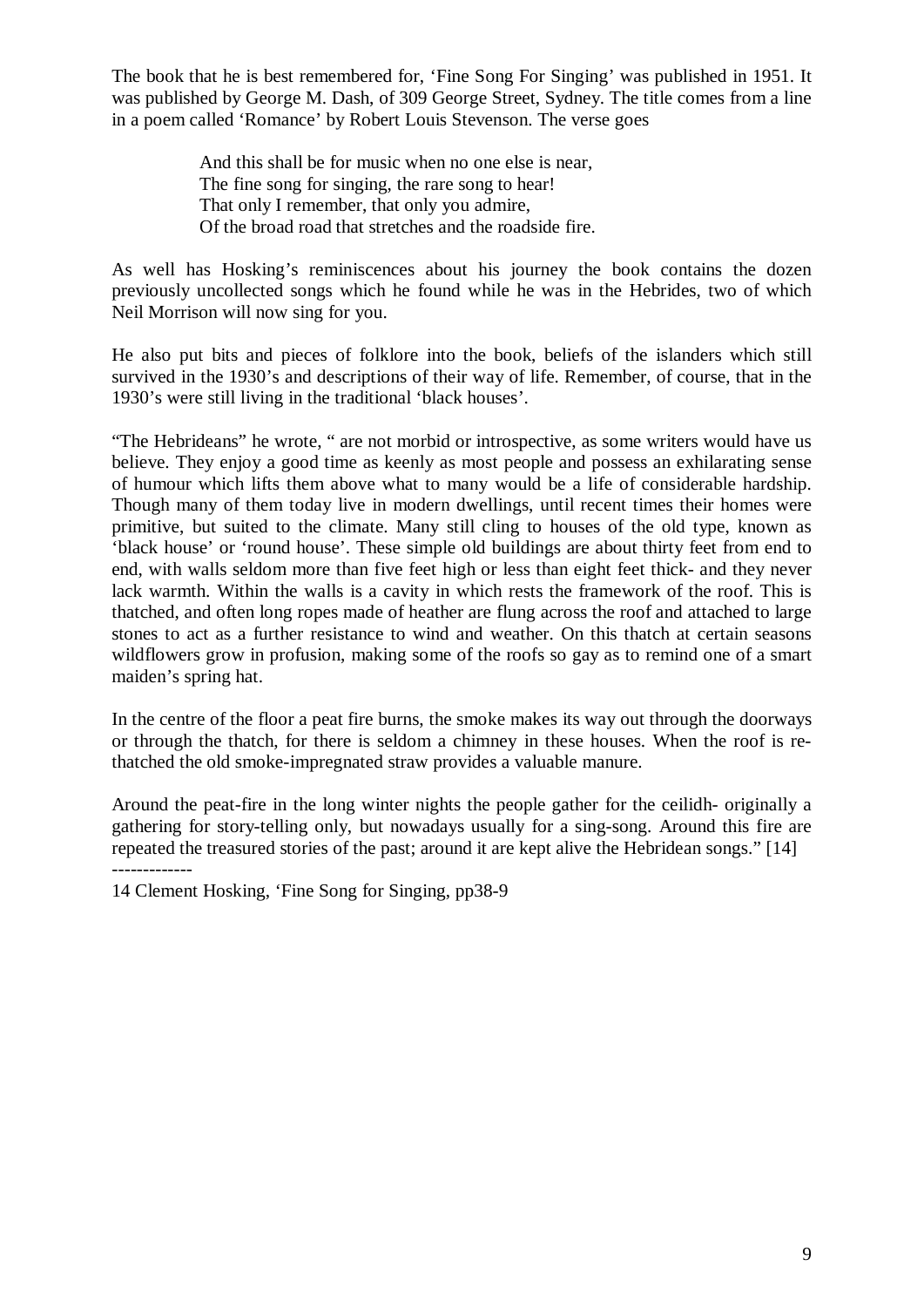Hosking relates one story in 'Fine Song for Singing' which he had heard from Angus Macdonald.

> "Once upon a time there was (and not so long ago at that) a family in North Uist who lived near a hill of curious shape. Near this hill was a well, and every morning and every evening the good wife would take her bucket there to draw water. One evening there was, when it was already growing dark, as she drew near the well she fancied she heard music. 'Och,' she said to herself, 'It must be a piper playing over yonder.' Yet, as she listened she thought this could never be pipe music for, though it was soft music it was also near music, faint and eerie, coming from the hill itself. Woman as she was and curious, she put down her bucket and went forward nearer the hill to find the music. Judge of her surprise when, in the side of the hill, she saw a cave which she had never seen there before, and from the cave poured forth a stream of light and music, soft but clear. Then she paused, afraid to go further, but at last, growing ever more curious and forgetting her fear, she ventured into the cave. Louder and louder grew the music as she pressed forward into another but more spacious cave beyond, where she saw hundreds of little figures dancing to music the like of which she had never heard before, so sweet, so soft, so enticing it was. Once again fear stole over her, for she knew full well now she was in the fairies den, and turned to flee ere she was discovered. But she had lingered too long, for now the fairies had surrounded her. Laying many tiny hands upon her, they bore her to a place where one sat who seemed to be their king. 'Woman of the mortals,' he exclaimed, 'how come you to be in the place of the Sidhe?' adding, as she tried to answer, 'None who comes to the fairy den may leave save at our pleasure. Here you must stay and act as cook for the fairy folk. When you have baked all the meal in the barley-kist you may return again to the haunts of the mortals.'

> "Sad at heart was the poor woman to hear these words, but when she saw how small the kist was she smiled to herself, thinking she would soon be free. But, ochone, however much of the meal she baked as much remained in the kist, and, distraught as she was with longing for her dear ones and so full of sorrow, she wept bitterly, and needed nought but her tears wherewith to mix the meal.

> "One day, a fairy who was helping her at her task asked the reason of her sorrow, whereupon she, through her tears, told him of her husband helpless without her and of her two wee laddies motherless and unattended, knowing not whither she had gone. As she spoke her fairy heart was stirred in a way strange to him, for the little folk know not pity, and making sure no other fairies were nigh he told the secret of the kist. 'Every day when you have baked the meal throw back the scraps that remain into the kist.' This she did and every day less and less of the meal remained until at last there was none at all. Then did she demand to be taken before the king, who, when she told her tale smiled and said, 'Some fairy has given away our secret. None the less, the promise shall be kept. You are free to leave the fairy den, but ere you go I will give you a fairy gift. In future you and yours will be able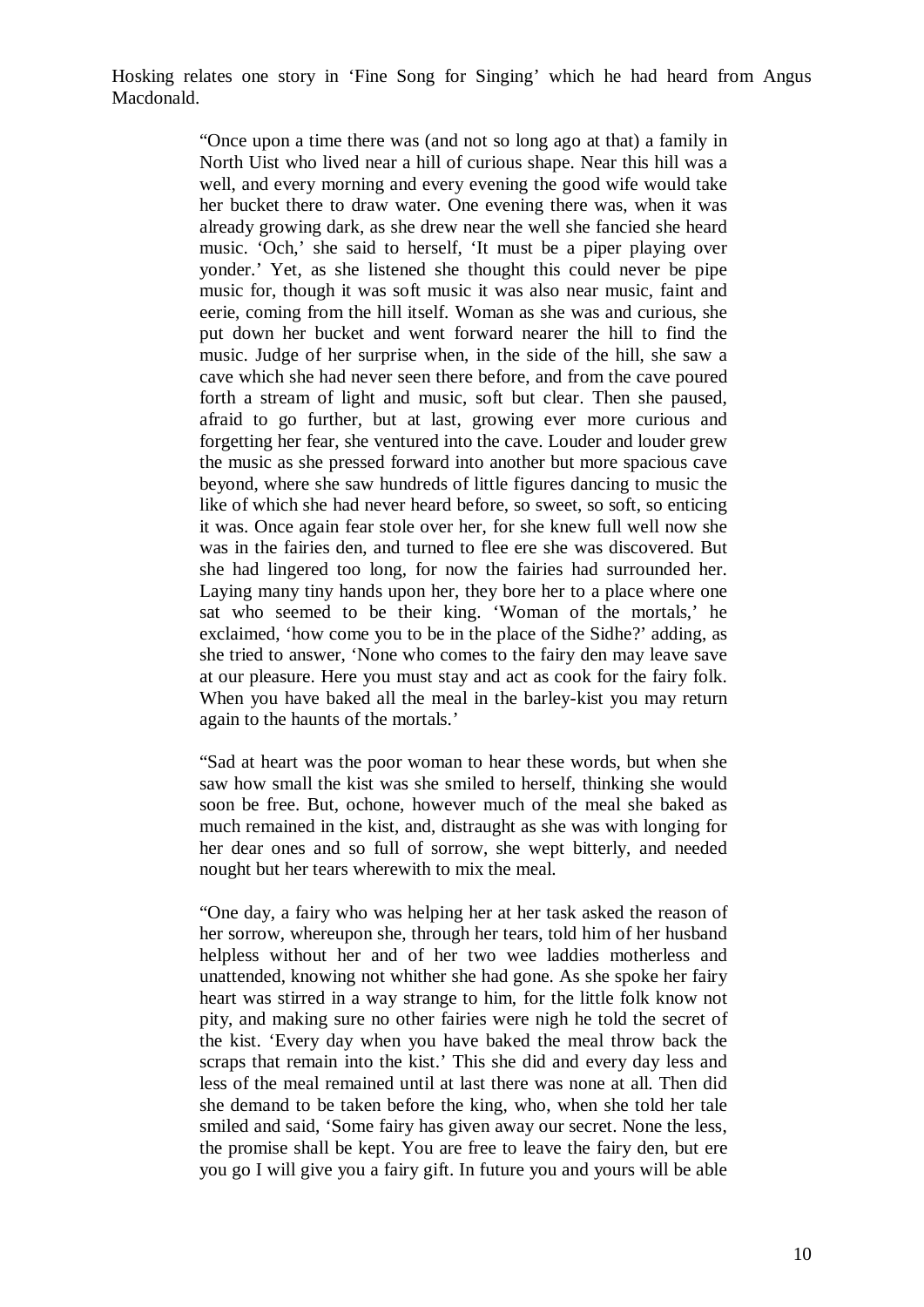to do twice as much as any other mortal, and this without growing weary.

"Then the fairies led the happy woman from the presence of the king back whence she had come; but when, under the open sky, she turned to say 'Farewell', sure there were no fairies there nor no longer a cave in the hill!

"'Was it asleep or dreaming I was?' she wondered. 'Was the music I heard but my foolish fancy?' There was her bucket where she had left it, so picking it up and filling it at the well the bewildered woman made her way homeward.

"No change there was in her cottage without, but within was a man strange to her and two braw youths. These were never her husband and her wee laddies!

"Little had she known that nine long years had passed since that evening when she had left her bucket by the hill. These were indeed her kin and they told her how they had sought for her in vain, but seeing the bucket, had left it where they had found it hoping that some day she would bear it home again. They marvelled to hear all that had befallen her and at the gift bestowed on them by the fairy king." [15]

Hosking then goes on to relate;

"Though by us a tale like this may be considered fantasy, there is at least a possibility that certain folk in remote places believe in such happenings. In this connection I am reminded of an experience related to me by Miss Jeannie Ranken, of Sydney. Miss Ranken, who was well known throughout Australia for her interest in the Repertory Theatre movement- at one time she was president, I think, of the British Drama League - and spent some time in the Isle of Lewis. She had gone to Edinburgh with a Hebridean friend to see the first performance there of Barrie's 'Mary Rose'.

Neither of them knew anything about the plot and, having arrived late, they had no time to glance at the programme. During the second act Miss Ranken noticed her friend becoming so hysterical that she had to be led sobbing into the foyer. There, in broken words, she said that had she known the nature of the play she would never have come; years before, her sister was supposed to have been stolen by the fairies and had never returned!" [16]

For a few months before I went overseas in the 1970's I attended a Gaelic class that Angus Macdonald was running at nights once a week at the University of Sydney. My memory of him is that I didn't learn much Gaelic, but that it was worth going along just to listen to him talk and tell stories. It was there that I first met Duncan and Flora Macleod.

Jean Bell is another person who can remember Clement Hosking. She was at a workshop on voice production that he ran in about 1958. He used the Northumberland song 'Waly, Waly' as a means of teaching breathing while singing, how, for example, to hold the long syllable in the word 'wide' in the first line without wavering.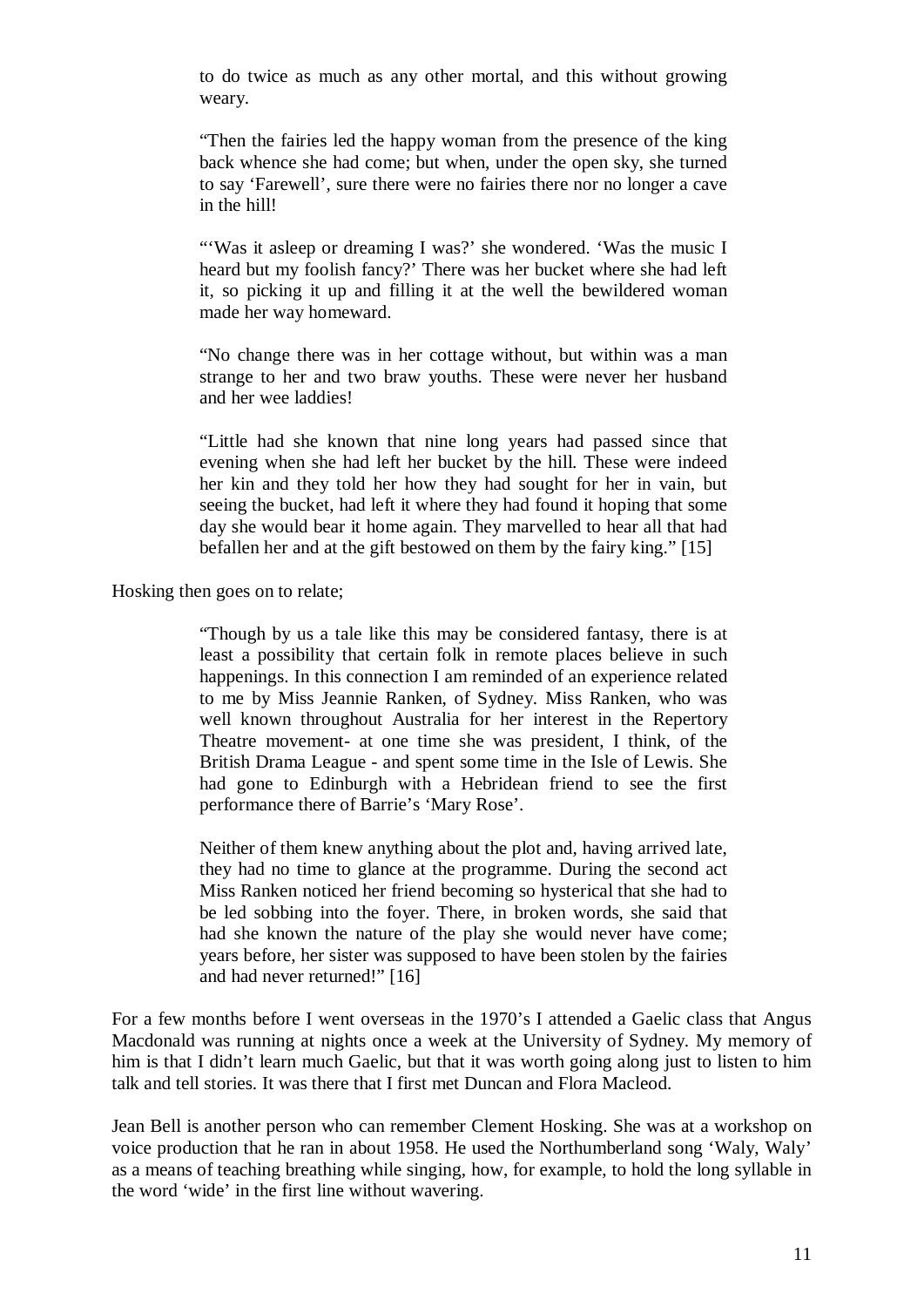Few people who met Clement Hosking after he withdrew from the Liberal Catholic Church in the 1930's ever knew that he had once been a priest in that church. The Rev. Dr. Peter Swain, who wrote a brief biography of him for the 'Dictionary of National Biography' simply wrote that he was 'a man of mystic temperament, he studied Catholicism before embracing Buddhism.' When I asked him had he been aware that Hosking's involvement with Catholicism went way beyond just studying it he said that he had not. Hosking's involvement with the Theosophical Society lapsed after the nineteen thirties too, although he had been a speaker at Lodge meetings and had had articles published in Theosophical journals. But he joined, and remained a member of the Buddhist Society of New South Wales almost until his death in 1966. He ceased to be a financial member after 1963, but was given honorary membership for two years after that. [17]

When he died, of myocardial infarction on October 9 1966 he was cremated with Buddhist rites. A memorial and thanksgiving service was also held for him the chapel of Newington College.

He may have won a certain amount of fame in this world, but success never led to great fortune. He lived for many years as a lodger in the home of the Dunster sisters at Killara, according to Lucy Gartrell, who knew him when she was secretary to the bursar of Newington College in the 1950's, but was living at an aged care unit run by the Methodist Church at Leichardt when he died in 1966.

His personal qualities impressed everyone who came into contact with him. Lucy Gartrell said that she looked back on her talks with him with absolute pride. Everyone whom I have been able to question about him has talked along similar lines.

As a memorial to him, the Celtic Society and the Folklore Association endowed Clement Hosking annual awards for Celtic and Hebridean folk-singing at the City of Sydney Eisteddfod. These awards eventually lapsed, as the sum of money in the fund was too small to keep them going indefinitely.

15 ibid, pp 20-2 16 ibid, pp 22-3 17 Letters and Press Cuttings, NLA MS 2680, National Library of Australia, Canberra